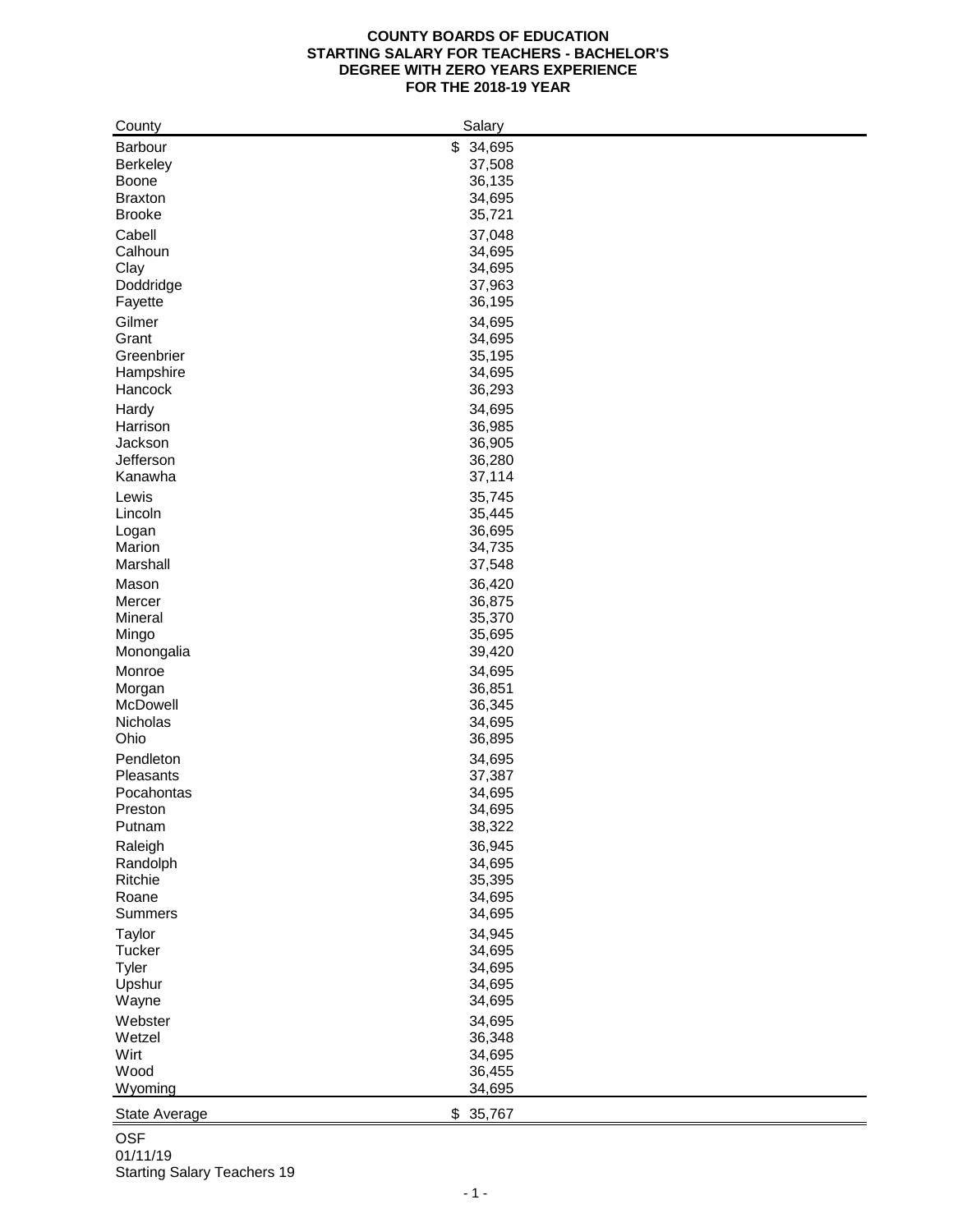## **COUNTY BOARDS OF EDUCATION STARTING SALARY FOR TEACHERS - BACHELOR'S DEGREE WITH ZERO YEARS EXPERIENCE ARRANGED IN DESCENDING ORDER FOR THE 2018-19 YEAR**

| Ct.                          | County         | Salary       |
|------------------------------|----------------|--------------|
| 1                            | Monongalia     | \$<br>39,420 |
| $\overline{c}$               | Putnam         | 38,322       |
| 3                            | Doddridge      | 37,963       |
| 4                            | Marshall       | 37,548       |
| 5                            | Berkeley       | 37,508       |
|                              |                |              |
| 6                            | Pleasants      | 37,387       |
| 7                            | Kanawha        | 37,114       |
| 8                            | Cabell         | 37,048       |
| 9                            | Harrison       | 36,985       |
| 10                           | Raleigh        | 36,945       |
| 11                           | Jackson        | 36,905       |
| 12                           | Ohio           | 36,895       |
| 13                           | Mercer         | 36,875       |
| 14                           | Morgan         | 36,851       |
| 15                           | Logan          | 36,695       |
| 16                           | Wood           | 36,455       |
| 17                           | Mason          | 36,420       |
| 18                           | Wetzel         | 36,348       |
| 19                           | McDowell       | 36,345       |
| 20                           | Hancock        | 36,293       |
| 21                           | Jefferson      | 36,280       |
| 22                           | Fayette        | 36,195       |
| 23                           | Boone          | 36,135       |
| 24                           | Lewis          |              |
| 25                           | <b>Brooke</b>  | 35,745       |
|                              |                | 35,721       |
| 26                           | Mingo          | 35,695       |
| 27                           | Lincoln        | 35,445       |
| 28                           | Ritchie        | 35,395       |
| 29                           | Mineral        | 35,370       |
| 30                           | Greenbrier     | 35,195       |
| 31                           | Taylor         | 34,945       |
| 32                           | Marion         | 34,735       |
| 33                           | Barbour        | 34,695       |
| 33                           | <b>Braxton</b> | 34,695       |
| 33                           | Calhoun        | 34,695       |
| 33                           | Clay           | 34,695       |
| 33                           | Gilmer         | 34,695       |
| 33                           | Grant          | 34,695       |
| 33                           | Hampshire      | 34,695       |
| 33                           | Hardy          | 34,695       |
| 33                           | Monroe         | 34,695       |
| 33                           | Nicholas       | 34,695       |
| 33                           | Pendleton      | 34,695       |
| 33                           | Pocahontas     | 34,695       |
| 33                           | Preston        | 34,695       |
|                              |                |              |
| 33                           | Randolph       | 34,695       |
| 33                           | Roane          | 34,695       |
| 33                           | Summers        | 34,695       |
| 33                           | Tucker         | 34,695       |
| 33                           | Tyler          | 34,695       |
| 33                           | Upshur         | 34,695       |
| 33                           | Wayne          | 34,695       |
| 33                           | Webster        | 34,695       |
| 33                           | Wirt           | 34,695       |
| 33                           | Wyoming        | 34,695       |
| $\qquad \qquad \blacksquare$ | State Average  | \$<br>35,767 |
|                              |                |              |